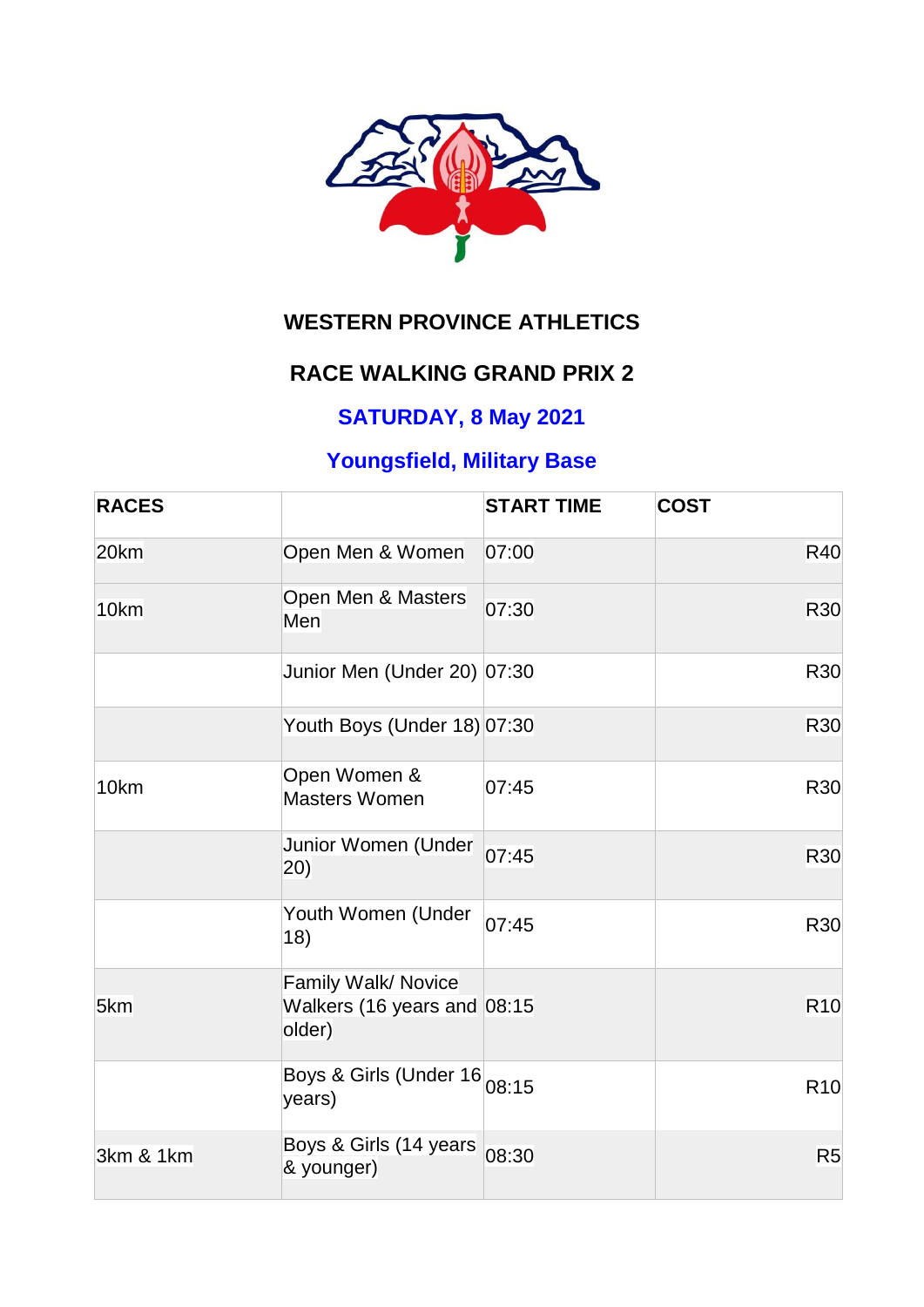### **First Time Walkers Welcome – Novice Walk**

- There will be 5km novice walk (16 years and older) for athletes wanting to experience race walking for the first time.
- Relaxed judging rules will apply.
- No running allowed.
- No strollers allowed.
- Results will be separated according to the events.
- Novice rules apply.
- Knees must be "uncovered" in order that a judge can actually see the "straight" knee in operation.

#### **Route:**

• 2km loop on tar area

#### **Registration:**

Saturday, 8 May 2021 at Youngsfied, Millitary Bace from 06:00 (1 hour before each event).

Online Registration till 5 May 2021 at 17h00.

#### **General:**

- Safe and secure venue. No traffic. Enjoyable environment and atmosphere.
- Easy access to venue, parking and excellent viewing points for spectators.
- Refreshments: Coca Cola at the finish.
- Lap counters, officials and judges will be present.
- If not in possession of a **valid 2021 ASA license**, a temp license must be bought @ R25 each.
- According to IAAF & ASA rules.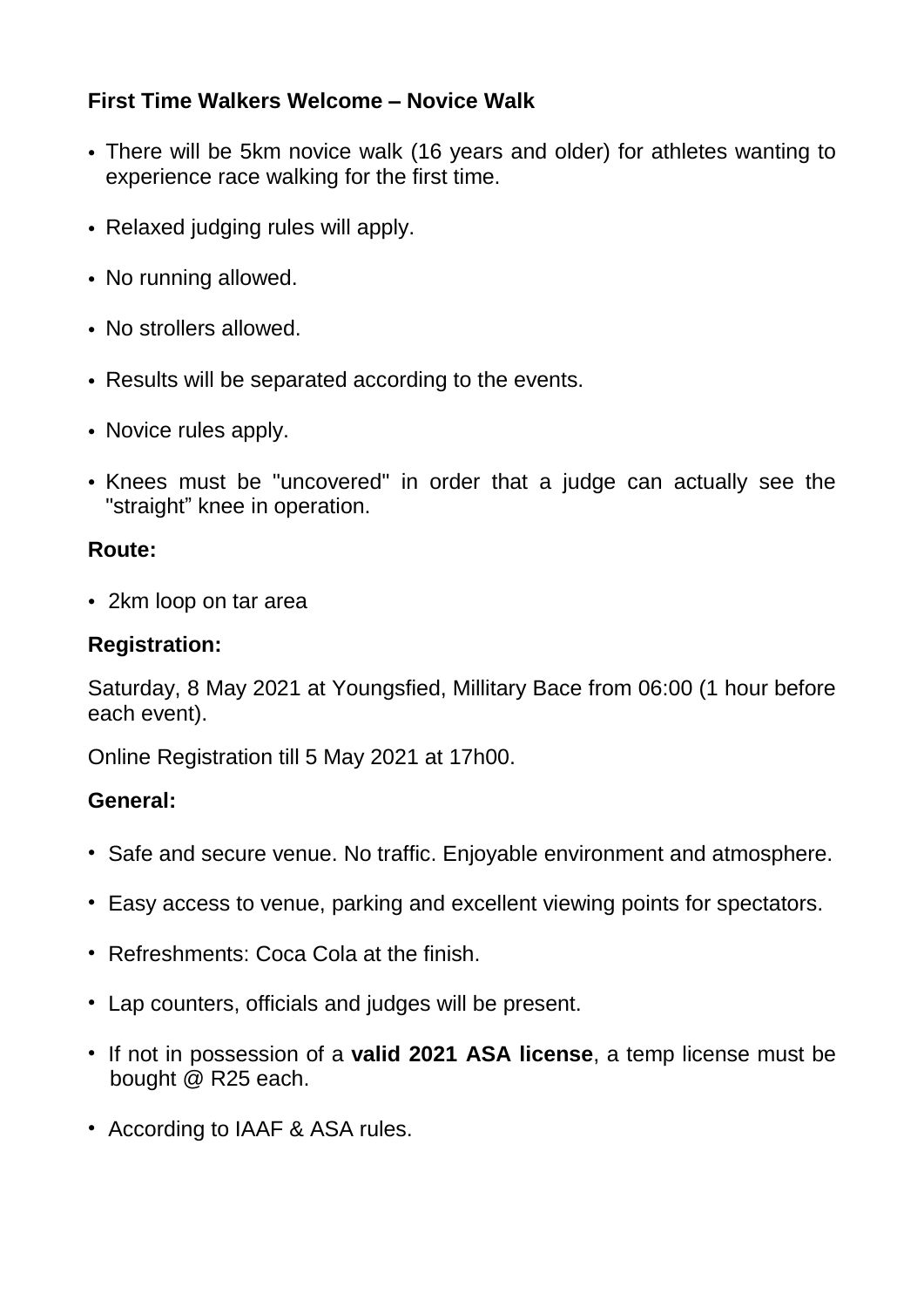### **Pit Lane:**

The new rule will be applied for all events.

For Race Walking events on track or road, a Pit Lane shall be used for all athletes irrespective of the age category. In such cases, an athlete will be required to enter the Pit Lane, once they have received three Red Cards and are so advised by the Chief Judge or someone delegated by him.

The applicable period in the Pit Lane will be the following for races up to and including Time:

- 5000m/5km 0.5min
- 10,000m/10km 1min
- 20,000m/20km 2min
- 30,000m/30km 3min
- 40,000m/40km 4min
- 50,000/50km 5min

#### **COVID-19 Regulations**

Due to the current situation of the Covid-19 pandemic, strict operating procedures will be followed by WPA before and during the scheduled meetings as prescribed by government regulations and ASA.

Procedures are:

- Venue: The venue will be closed for a period of 24 hours before the start of any meeting. This means that the stadium will not be available for any training 24hours until the meeting. This will allow the venue staff to clean and sanitize the inside of the venue and buildings (bathrooms, etc).
- Masks: Masks must be worn by everybody when entering the stadium and during the entire stay inside the stadium except when athletes are warming up or competing and social distancing must be followed at all times.
- Sanitizing: A sanitizing station will be available at the entrance so everybody can sanitize their hands; all event stations will also have sanitizer.